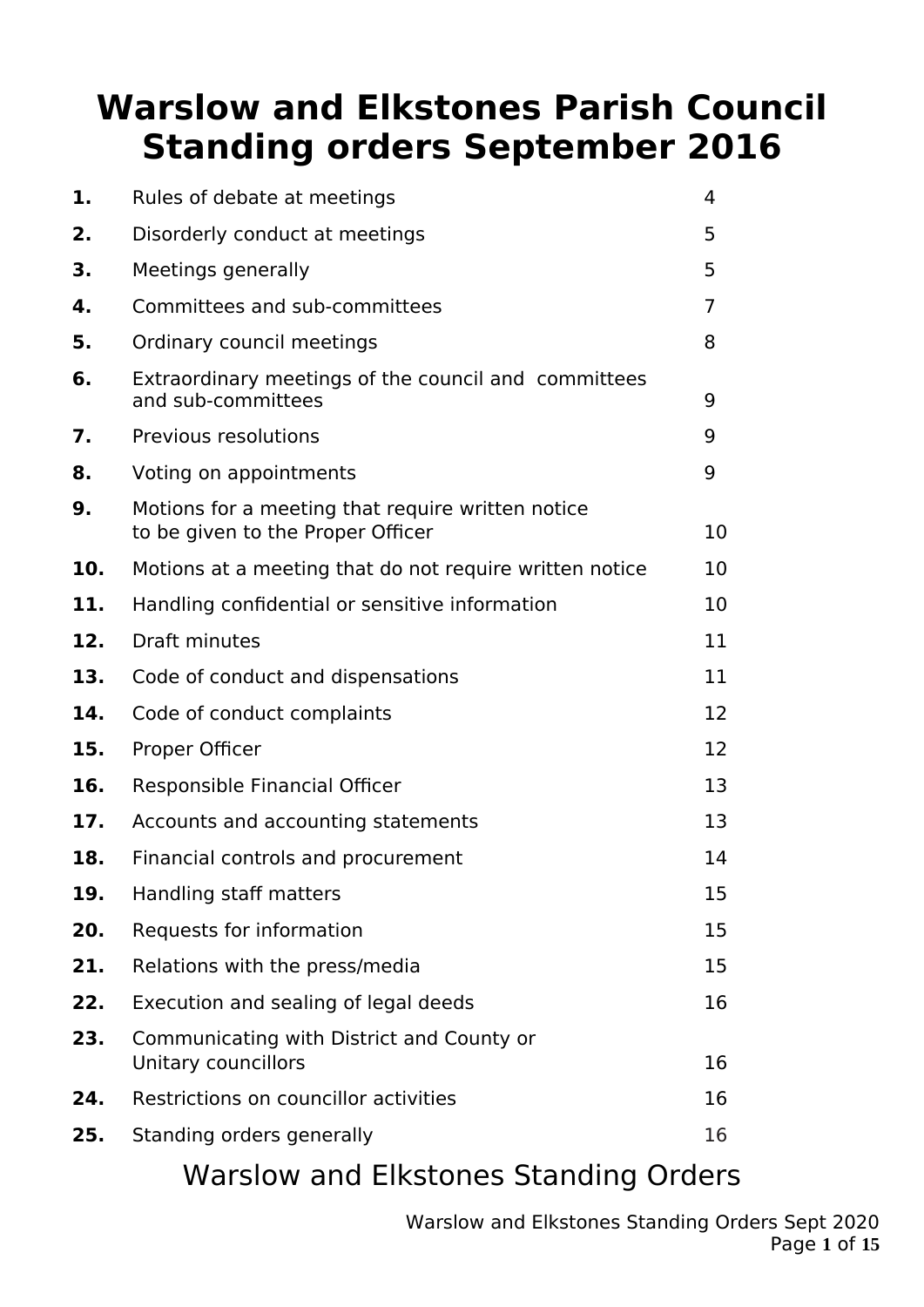## **1. Rules of debate at meetings**

- a Motions on the agenda shall be considered in the order that they appear unless the order is changed at the discretion of the chairman of the meeting.
- b A motion (including an amendment) shall not be progressed unless it has been moved and seconded.
- c A motion on the agenda that is not moved by its proposer may be treated by the chairman of the meeting as withdrawn.
- d If a motion (including an amendment) has been seconded, it may be withdrawn by the proposer only with the consent of the seconder and the meeting.
- e An amendment is a proposal to remove or add words to a motion. It shall not negate the motion.
- f If an amendment to the original motion is carried, the original motion becomes the substantive motion upon which further amendment(s) may be moved.
- g An amendment shall not be considered unless early verbal notice of it is given at the meeting and, if requested by the chairman of the meeting, is expressed in writing to the chairman.
- h A councillor may move an amendment to his own motion if agreed by the meeting. If a motion has already been seconded, the amendment shall be with the consent of the seconder and the meeting.
- i If there is more than one amendment to an original or substantive motion, the amendments shall be moved in the order directed by the chairman.
- j Subject to standing order 1(k) below, only one amendment shall be moved and debated at a time, the order of which shall be directed by the chairman of the meeting.
- k One or more amendments may be discussed together if the chairman of the meeting considers this expedient but each amendment shall be voted upon separately.
- l A councillor may not move more than one amendment to an original or substantive motion.
- m The mover of an amendment has no right of reply at the end of debate on it.
- n Where a series of amendments to an original motion are carried, the mover of the original motion shall have a right of reply either at the end of debate of the first amendment or at the very end of debate on the final substantive motion immediately before it is put to the vote.
- o Unless permitted by the chairman of the meeting, a councillor may speak once in the debate on a motion except:
	- i. to speak on an amendment moved by another councillor;
	- ii. to move or speak on another amendment if the motion has been amended since he last spoke;
	- iii. to make a point of order;
	- iv. to give a personal explanation; or
	- v. in exercise of a right of reply.
- p During the debate of a motion, a councillor may interrupt only on a point of order or a personal explanation and the councillor who was interrupted shall stop speaking. A councillor raising a point of order shall identify the standing order which he considers has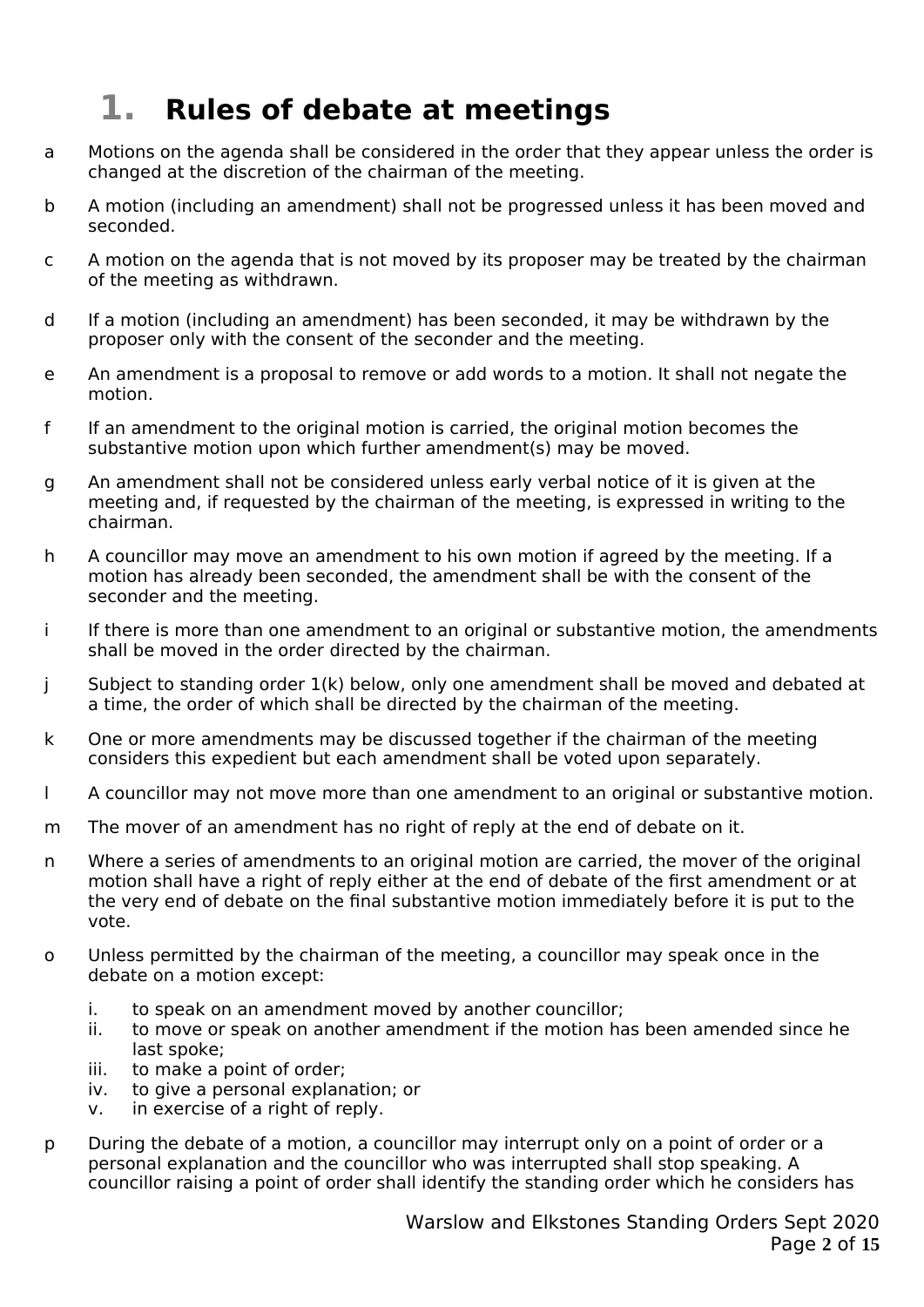been breached or specify the other irregularity in the proceedings of the meeting he is concerned by.

- q A point of order shall be decided by the chairman of the meeting and his decision shall be final.
- r When a motion is under debate, no other motion shall be moved except:
	- i. to amend the motion;
	- ii. to proceed to the next business;
	- iii. to adjourn the debate;
	- iv. to put the motion to a vote;
	- v. to ask a person to be no longer heard or to leave the meeting;
	- vi. to refer a motion to a committee or sub-committee for consideration;
	- vii. to exclude the public and press;
	- viii. to adjourn the meeting; or
	- ix. to suspend particular standing order(s) excepting those which reflect mandatory statutory requirements.

**SECO** Before an original or substantive motion is put to the vote, the chairman of the meeting shall be satisfied that the motion has been sufficiently debated and that the mover of the motion under debate has exercised or waived his right of reply.

**Excluding motions moved understanding order**  $1(r)$  **above, the contributions or** speeches by a councillor shall relate only to the motion under discussion and shall not exceed three minutes without the consent of the chairman of the meeting.

## **2. Disorderly conduct at meetings**

- a No person shall obstruct the transaction of business at a meeting or behave offensively or improperly. If this standing order is ignored, the chairman of the meeting shall request such person(s) to moderate or improve their conduct.
- b If person(s) disregard the request of the chairman of the meeting to moderate or improve their conduct, any councillor or the chairman of the meeting may move that the person be no longer heard or excluded from the meeting. The motion, if seconded, shall be put to the vote without discussion.
- c If a resolution made under standing order 2(b) above is ignored, the chairman of the meeting may take further reasonable steps to restore order or to progress the meeting. This may include temporarily suspending or closing the meeting.

## **3. Meetings generally**

- <sup>a</sup> **Meetings shall not take place in premises which at the time of the meeting are used for the supply of alcohol, unless no other premises are available free of charge or at a reasonable cost.**
- b **The minimum three clear days for notice of a meeting does not include the day on which notice was issued, the day of the meeting, a Sunday, a day of the Christmas break, a day of the Easter break or of a bank holiday or a day appointed for public thanksgiving or mourning.**
- <sup>c</sup> **The minimum three clear days' public notice for a meeting does not include the day on which the notice was issued or the day of the meeting unless the meeting is convened at shorter notice**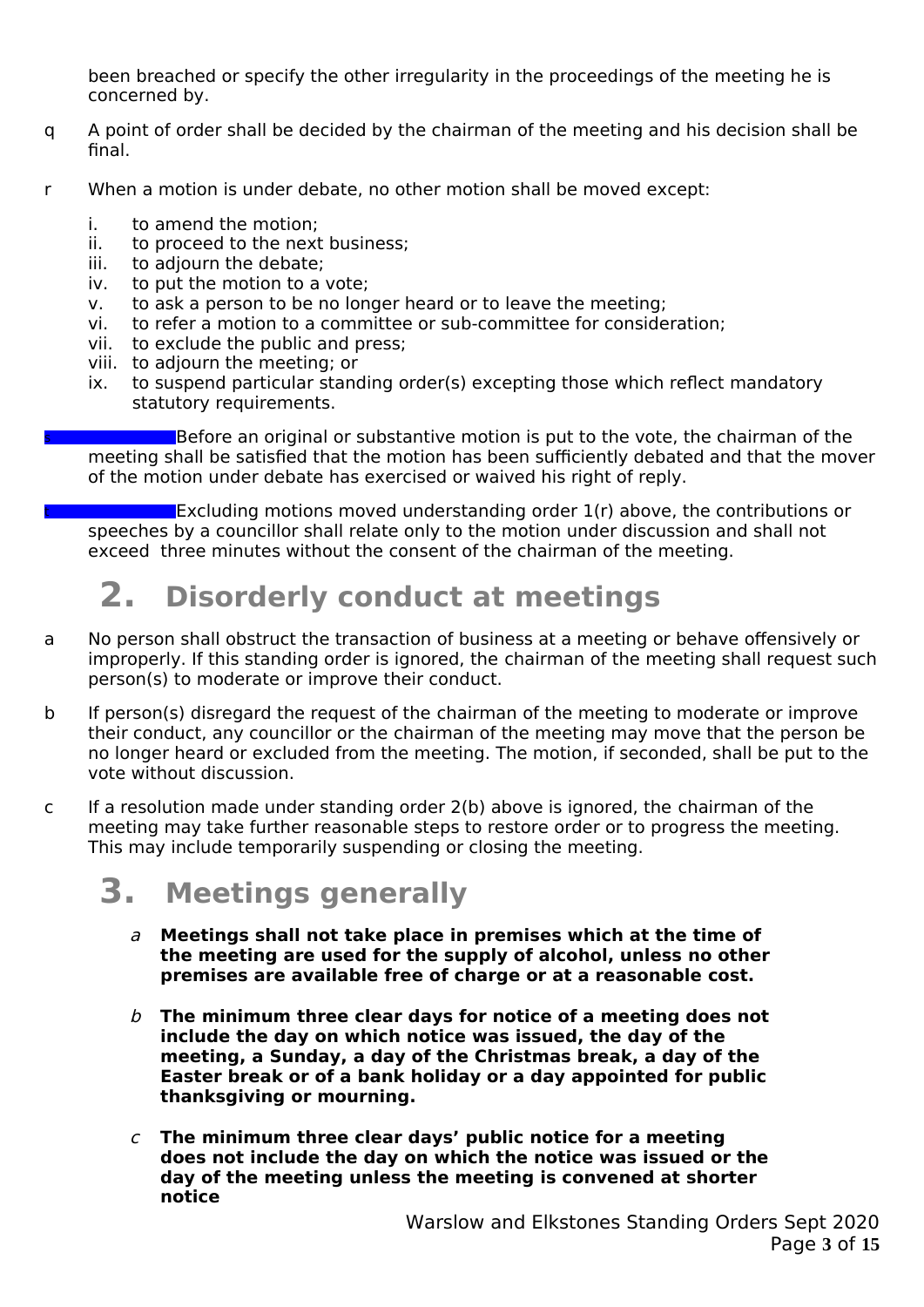- d **Meetings shall be open to the public unless their presence is prejudicial to the public interest by reason of the confidential nature of the business to be transacted or for other special reasons. The public's exclusion from part or all of a meeting shall be by a resolution which shall give reasons for the public's exclusion.**
- <sup>e</sup> Members of the public may make representations, answer questions and give evidence at a meeting which they are entitled to attend in respect of the business on the agenda.
- f The period of time designated for public participation at a meeting in accordance with standing order 3(e) above shall not exceed ten minutes without the consent of the chairman
- g Subject to standing order  $3(f)$  above, a member of the public shall not speak for more than three minutes without the consent of the chairman
- h In accordance with standing order  $3(e)$  above, a question shall not require a response at the meeting nor start a debate on the question. The chairman of the meeting may direct that a written or oral response be given.
- $i$  A person shall raise his hand when requesting to speak
- $j$  A person who speaks at a meeting shall direct his comments to the chairman of the meeting.
- $k$  Only one person is permitted to speak at a time. If more than one person wants to speak, the chairman of the meeting shall direct the order of speaking.
- l **Photographing, recording, broadcasting or transmitting the proceedings of a meeting by any means is not permitted without the Council's consent**.
- <sup>m</sup> **The press shall be provided with reasonable facilities for the taking of their report of all or part of a meeting at which they are entitled to be present**.
- <sup>n</sup> **Subject to standing orders which indicate otherwise, anything authorised or required to be done by, to or before the Chairman of the Council may in his absence be done by, to or before the Vice-Chairman of the Council (if any).**
- <sup>o</sup> **The Chairman, if present, shall preside at a meeting. If the Chairman is absent from a meeting, the Vice-Chairman, if present, shall preside. If both the Chairman and the Vice-Chairman are absent from a meeting, a councillor as chosen by the councillors present at the meeting shall preside at the meeting.**
- p **Subject to a meeting being quorate, all questions at a meeting shall be decided by a majority of the councillors or councillors with voting rights present and voting.**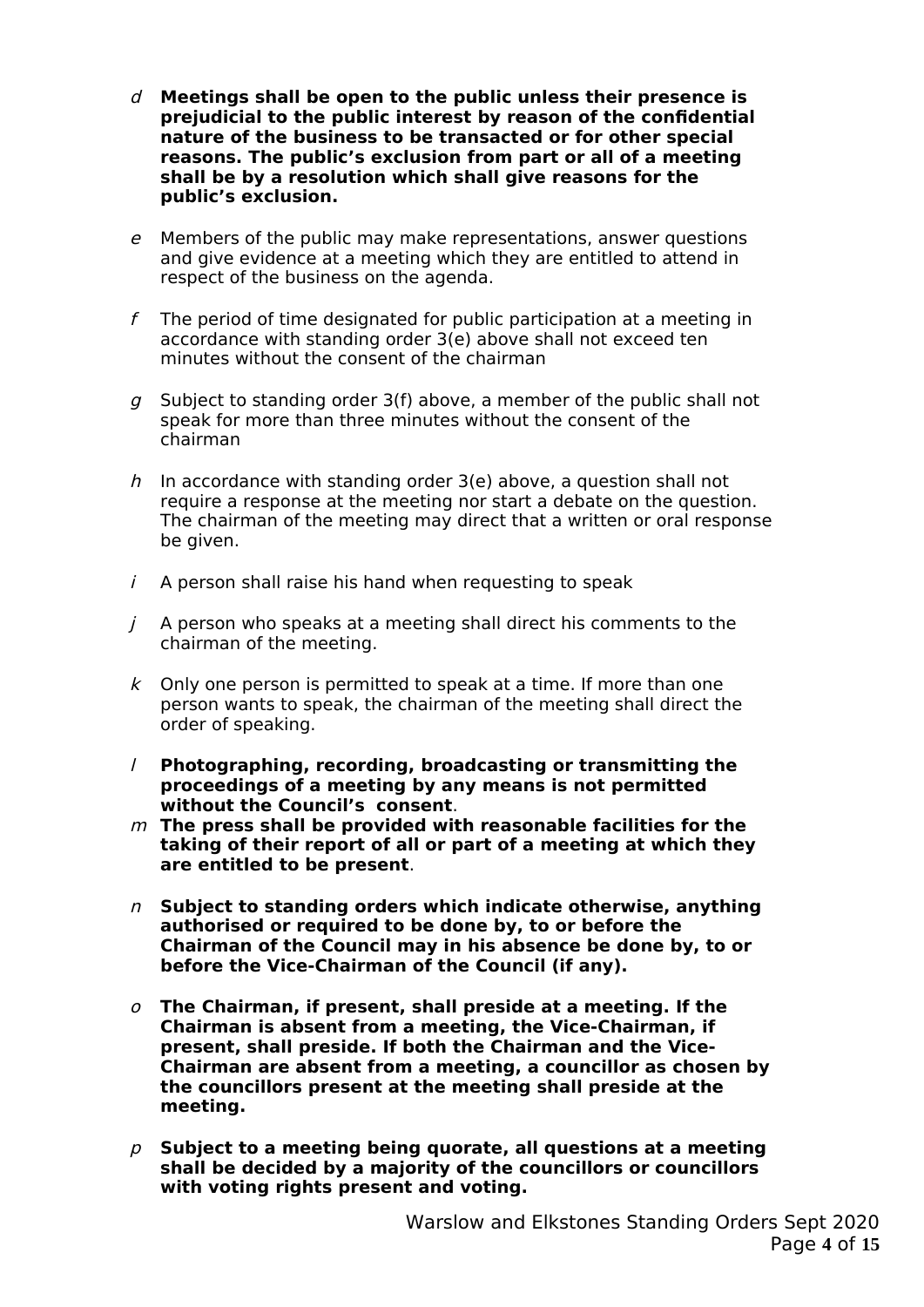q **The chairman of a meeting may give an original vote on any matter put to the vote, and in the case of an equality of votes may exercise his casting vote whether or not he gave an original vote.**

See standing orders 5(i) and (j) below for the different rules that apply in the election of the Chairman of the Council at the annual meeting of the council.

- <sup>r</sup> **Unless standing orders provide otherwise, voting on a question shall be by a show of hands. At the request of a councillor, the voting on any question shall be recorded so as to show whether each councillor present and voting gave his vote for or against that question.** Such a request shall be made before moving on to the next item of business on the agenda.
- $s$  The minutes of a meeting shall include an accurate record of the following:
	- i. the time and place of the meeting;
	- ii. the names of councillors present and absent;
	- iii. interests that have been declared by councillors and noncouncillors with voting rights;
	- iv. whether a councillor or non-councillor with voting rights left the meeting when matters that they held interests in were being considered;
	- v. if there was a public participation session; and
	- vi. the resolutions made.
- t **A councillor or a non-councillor with voting rights who has a disclosable pecuniary interest or another interest as set out in the council's code of conduct in a matter being considered at a meeting is subject to statutory limitations or restrictions under the code on his right to participate and vote on that matter.**
- <sup>u</sup> **No business may be transacted at a meeting unless at least one-third of the whole number of members of the council are present and in no case shall the quorum of a meeting be less than three.**

See standing order 4d(viii) below for the quorum of a committee or sub-committee meeting.

- <sup>v</sup> **If a meeting is or becomes inquorate no business shall be transacted** and the meeting shall be closed. The business on the agenda for the meeting shall be adjourned to another meeting.
- $w$  A meeting shall not exceed a period of 2 hours.

# **4. Committees and sub-committees**

- **a Unless the council determines otherwise, a committee may appoint a subcommittee whose terms of reference and members shall be determined by the committee.**
- **b** The members of a committee may include non-councillors unless it is a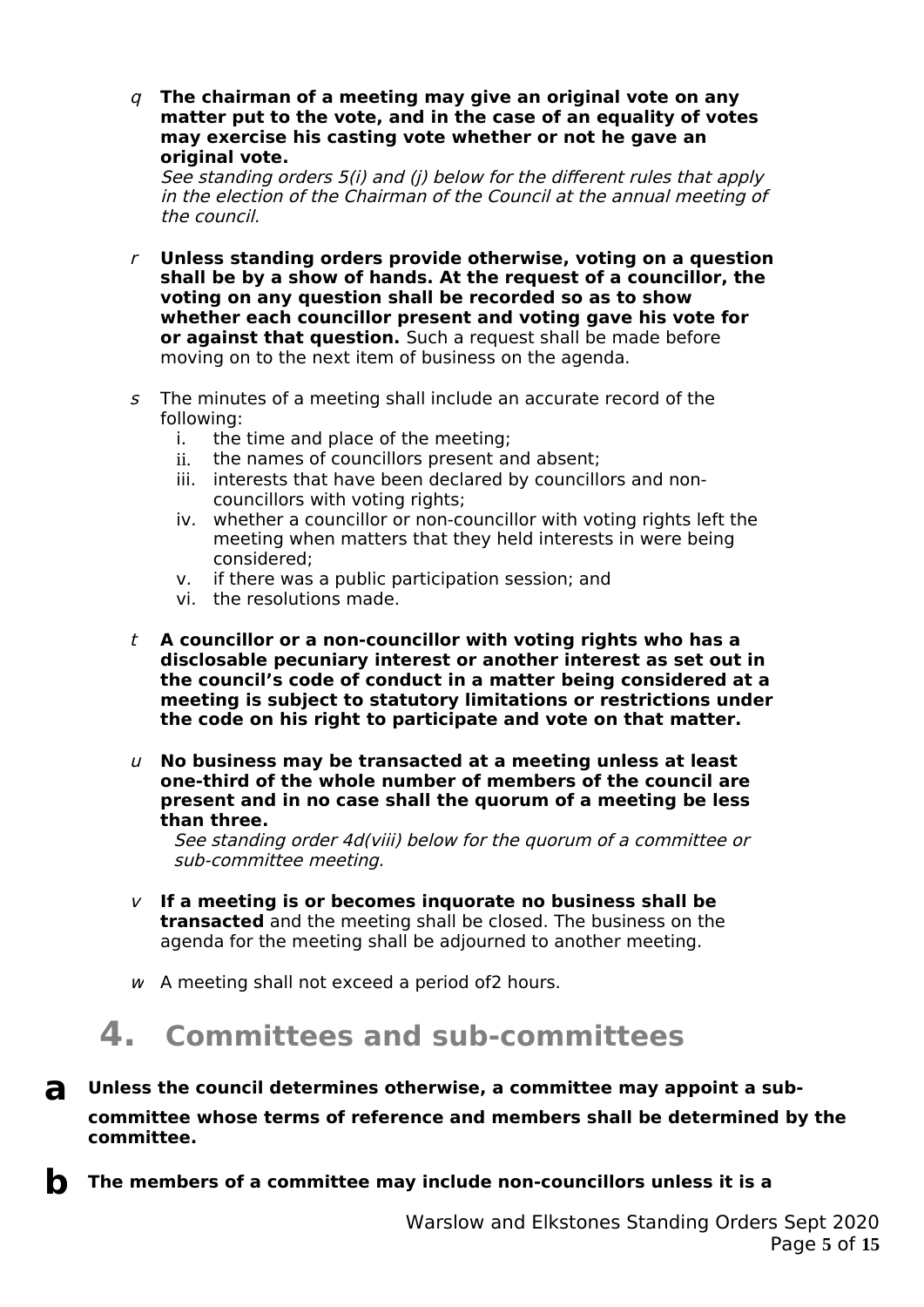#### **committee which regulates and controls the finances of the council.**

#### **c Unless the council determines otherwise, all the members of an advisory committee and a sub-committee of the advisory committee may be noncouncillors.**

- i. shall determine their terms of reference;
- ii. shall determine the number and time of the ordinary meetings of a standing committee up until the date of the next annual meeting of full council;
- iii. shall permit a committee, other than in respect of the ordinary meetings of a committee, to determine the number and time of its meetings;
- iv. shall, subject to standing orders 4(b) and (c) above, appoint and determine the terms of office of members of such a committee;
- v. may, subject to standing orders 4(b) and (c) above, appoint and determine the terms of office of the substitute members to a committee whose role is to replace the ordinary members at a meeting of a committee if the ordinary members of the committee confirm to the Proper Officer ( ) days before the meeting that they are unable to attend;
- vi. shall, after it has appointed the members of a standing committee, appoint the chairman of the standing committee;
- vii. shall permit a committee other than a standing committee, to appoint its own chairman at the first meeting of the committee;
- viii. shall determine the place, notice requirements and quorum for a meeting of a committee and a sub-committee which shall be no less than three;
- ix. shall determine if the public may participate at a meeting of a committee;
- x. shall determine if the public and press are permitted to attend the meetings of a subcommittee and also the advance public notice requirements, if any, required for the meetings of a sub-committee;
- xi. shall determine if the public may participate at a meeting of a sub-committee that they are permitted to attend; and
- xii. may dissolve a committee.

### **5. Ordinary council meetings**

- **a In an election year, the annual meeting of the council shall be held on or within 14 days following the day on which the new councillors elected take office.**
- **b In a year which is not an election year, the annual meeting of a council shall be held on such day in May as the council may direct.**
- **c If no other time is fixed, the annual meeting of the council shall take place at 7pm.**
- d (England) **In addition to the annual meeting of the council, at least three other ordinary meetings shall be held in each year on such dates and times as the council directs.**
- **e The first business conducted at the annual meeting of the council shall be the election of the Chairman and Vice-Chairman (if any) of the Council.**
- **f The Chairman of the Council, unless he has resigned or becomes disqualified, shall continue in office and preside at the annual meeting until the successor is elected at the next annual meeting of the council. It is an understanding in this Parish Council that the Chair will hold office for a period of two years then stand down and permit another Councillor to be elected to that office unless all**

**d** The council may appoint standing committees or other committees as may be necessary, and: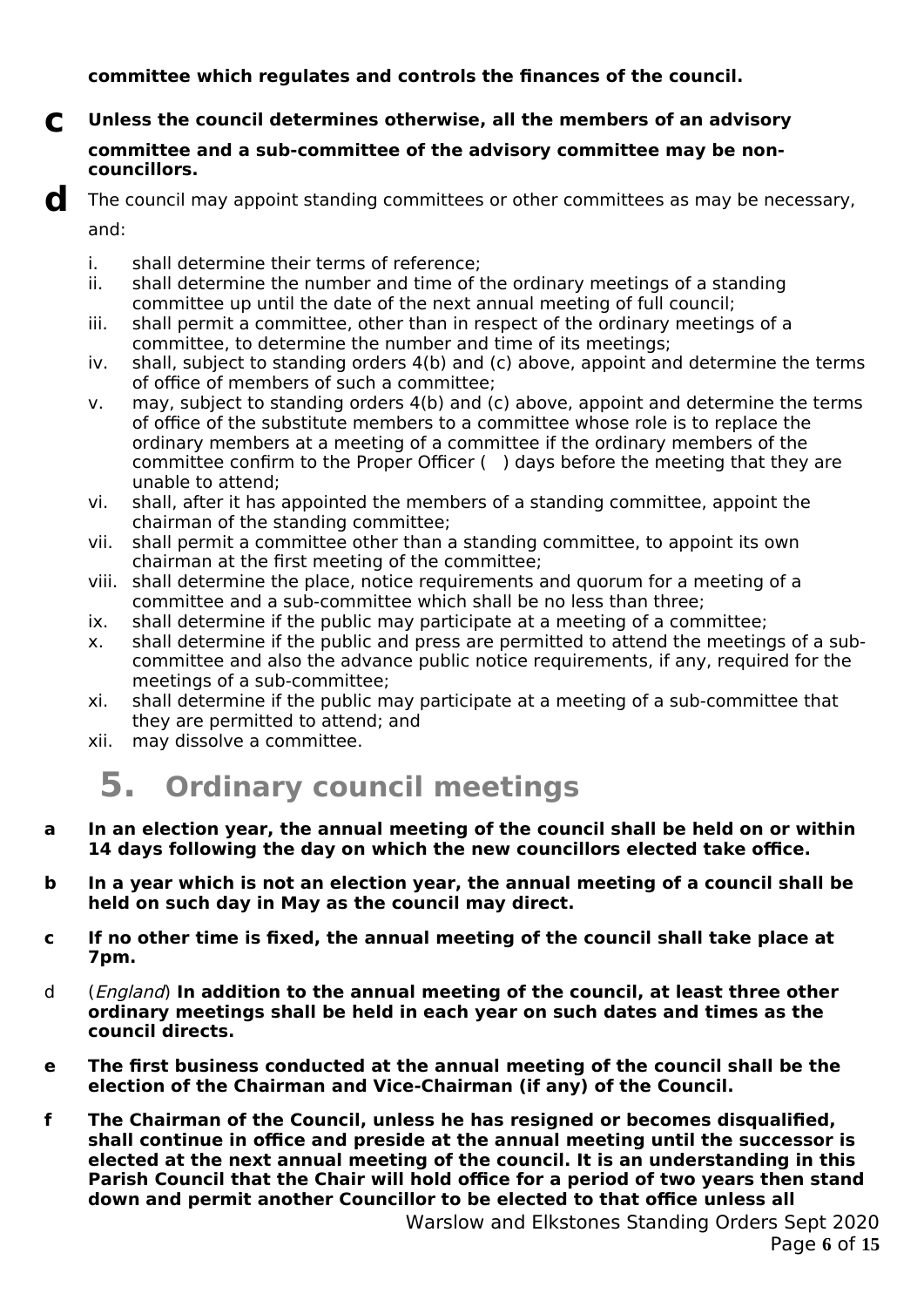**Councillors request that the incumbent Chair stays on for a further year.**

- **g The Vice-Chairman of the Council, if any, unless he resigns or becomes disqualified, shall hold office until immediately after the election of the Chairman of the Council at the next annual meeting of the council. It is an understanding in this Parish Council that the Vice Chair will hold office for a period of two years then stand down and permit another Councillor to be elected to that office unless all Councillors request that the incumbent Vice Chair stays on for a further year.**
- **h In an election year, if the current Chairman of the Council has not been re-elected as a member of the council, he shall preside at the meeting until a successor Chairman of the Council has been elected. The current Chairman of the Council shall not have an original vote in respect of the election of the new Chairman of the Council but must give a casting vote in the case of an equality of votes.**
- **i In an election year, if the current Chairman of the Council has been re-elected as a member of the council, he shall preside at the meeting until a new Chairman of the Council has been elected. He may exercise an original vote in respect of the election of the new Chairman of the Council and must give a casting vote in the case of an equality of votes.**
- j Following the election of the Chairman of the Council and Vice-Chairman (if any) of the Council at the annual meeting of the council, the business of the annual meeting shall include:
	- i. **In an election year, delivery by the Chairman of the Council and councillors of their acceptance of office forms unless the council resolves for this to be done at a later date**. **In a year which is not an election year, delivery by the Chairman of the Council of his acceptance of office form unless the council resolves for this to be done at a later date;**
	- ii. Confirmation of the accuracy of the minutes of the last meeting of the council;
	- iii. Receipt of the minutes of the last meeting of a committee;
	- iv. Consideration of the recommendations made by a committee;
	- v. Review of delegation arrangements to committees, sub-committees, staff and other local authorities;
	- vi. Review of the terms of reference for committees;
	- vii. Appointment of members to existing committees;
	- viii. Appointment of any new committees in accordance with standing order 4 above;
	- ix. Review and adoption of appropriate standing orders and financial regulations;
	- x. Review of arrangements, including any charters and agency agreements, with other local authorities and review of contributions made to expenditure incurred by other local authorities;
	- xi. Review of representation on or work with external bodies and arrangements for reporting back;
	- xii. (*England*) In an election year, to make arrangements with a view to the council becoming eligible to exercise the general power of competence in the future;
	- xiii. Review of inventory of land and assets including buildings and office equipment;
	- xiv. Confirmation of arrangements for insurance cover in respect of all insured risks;
	- xv. Review of the council's and/or staff subscriptions to other bodies;
	- xvi. Review of the council's complaints procedure;
	- xvii. Review of the council's procedures for handling requests made under the Freedom of Information Act 2000 and the Data Protection Act 1998;
	- xviii.Review of the council's policy for dealing with the press/media; and
	- xix. Determining the time and place of ordinary meetings of the full council up to and including the next annual meeting of full council.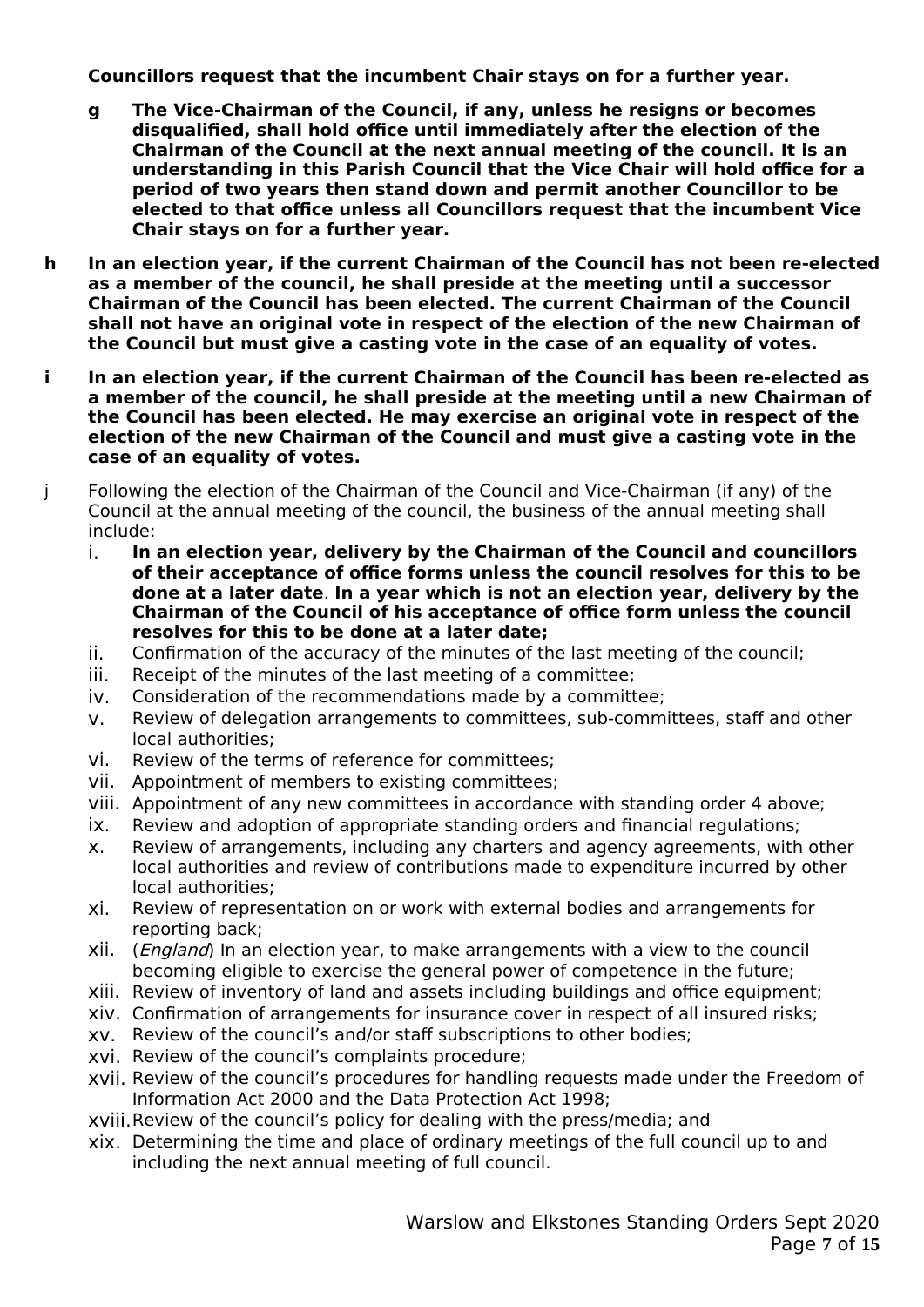### **6. Extraordinary meetings of the council and committees and sub-committees**

- **a The Chairman of the Council may convene an extraordinary meeting of the council at any time.**
- **b If the Chairman of the Council does not or refuses to call an extraordinary meeting of the council within seven days of having been requested in writing to do so by two councillors, any two councillors may convene an extraordinary meeting of the council. The public notice giving the time, place and agenda for such a meeting must be signed by the two councillors.**
- c The chairman of a committee [or a sub-committee] may convene an extraordinary meeting of the committee [or the sub-committee] at any time.
- d If the chairman of a committee [or a sub-committee] does not or refuses to call an extraordinary meeting within

( 7) days of having been requested by to do so by ( 4 members of the committee [or the sub-committee], any (4 members of the committee [and the sub-committee] may convene an extraordinary meeting of a committee [and a sub-committee].

# **7. Previous resolutions**

- a A resolution shall not be reversed within six months except either by a special motion, which requires written notice by at least (4) councillors to be given to the Proper Officer in accordance with standing order 9 below, or by a motion moved in pursuance of the recommendation of a committee or a sub-committee.
- b When a motion moved pursuant to standing order 7(a) above has been disposed of, no similar motion may be moved within a further six months.

# **8. Voting on appointments**

a Where more than two persons have been nominated for a position to be filled by the council and none of those persons has received an absolute majority of votes in their favour, the name of the person having the least number of votes shall be struck off the list and a fresh vote taken. This process shall continue until a majority of votes is given in favour of one person. A tie in votes may be settled by the casting vote exerciseable by the chairman of the meeting.

### **9. Motions for a meeting that require written notice to be given to the Proper Officer**

- a A motion shall relate to the responsibilities of the meeting which it is tabled for and in any event shall relate to the performance of the council's statutory functions, powers and obligations or an issue which specifically affects the council's area or its residents.
- b No motion may be moved at a meeting unless it is on the agenda and the mover has given written notice of its wording to the Proper Officer at least ( 7) clear days before the meeting. Clear days do not include the day of the notice or the day of the meeting.
- c The Proper Officer may, before including a motion on the agenda received in accordance with standing order 9(b) above, correct obvious grammatical or typographical errors in the wording of the motion.
- d If the Proper Officer considers the wording of a motion received in accordance with standing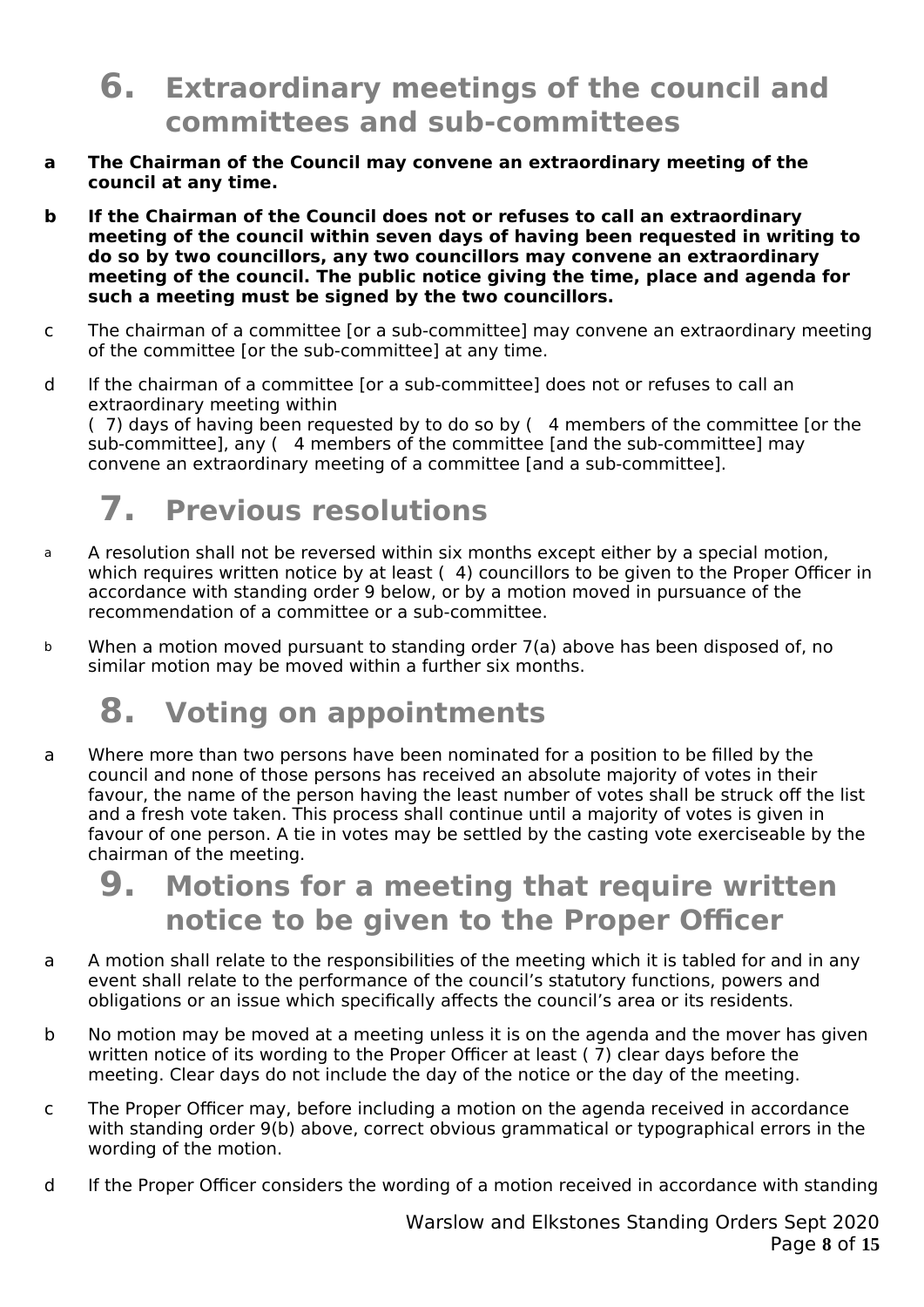order 9(b) above is not clear in meaning, the motion shall be rejected until the mover of the motion resubmits it in writing to the Proper Officer so that it can be understood at least ( 7) clear days before the meeting.

- e If the wording or subject of a proposed motion is considered improper, the Proper Officer shall consult with the chairman of the forthcoming meeting or, as the case may be, the councillors who have convened the meeting, to consider whether the motion shall be included in the agenda or rejected.
- f Subject to standing order 9(e) above, the decision of the Proper Officer as to whether or not to include the motion on the agenda shall be final.
- g Motions received shall be recorded and numbered in the order that they are received.
- h Motions rejected shall be recorded with an explanation by the Proper Officer for their rejection.

### **10. Motions at a meeting that do not require written notice**

- a The following motions may be moved at a meeting without written notice to the Proper Officer;
	- i. to correct an inaccuracy in the draft minutes of a meeting;
	- ii. to move to a vote;
	- iii. to defer consideration of a motion;
	- iv. to refer a motion to a particular committee or sub-committee;
	- v. to appoint a person to preside at a meeting;
	- vi. to change the order of business on the agenda;
	- vii. to proceed to the next business on the agenda;
	- viii. to require a written report;
	- ix. to appoint a committee or sub-committee and their members;
	- x. to extend the time limits for speaking;
	- xi. to exclude the press and public from a meeting in respect of confidential or sensitive information which is prejudicial to the public interest;
	- xii. to not hear further from a councillor or a member of the public;
	- xiii. to exclude a councillor or member of the public for disorderly conduct;
	- xiv. to temporarily suspend the meeting;
	- xv. to suspend a particular standing order (unless it reflects mandatory statutory requirements);
	- xvi. to adjourn the meeting; or
	- xvii. to close a meeting.

### **11. Handling confidential or sensitive information**

- a The agenda, papers that support the agenda and the minutes of a meeting shall not disclose or otherwise undermine confidential or sensitive information which for special reasons would not be in the public interest.
- b Councillors and staff shall not disclose confidential or sensitive information which for special reasons would not be in the public interest.

# **12. Draft minutes**

a If the draft minutes of a preceding meeting have been served on councillors with the agenda to attend the meeting at which they are due to be approved for accuracy, they shall be taken as read.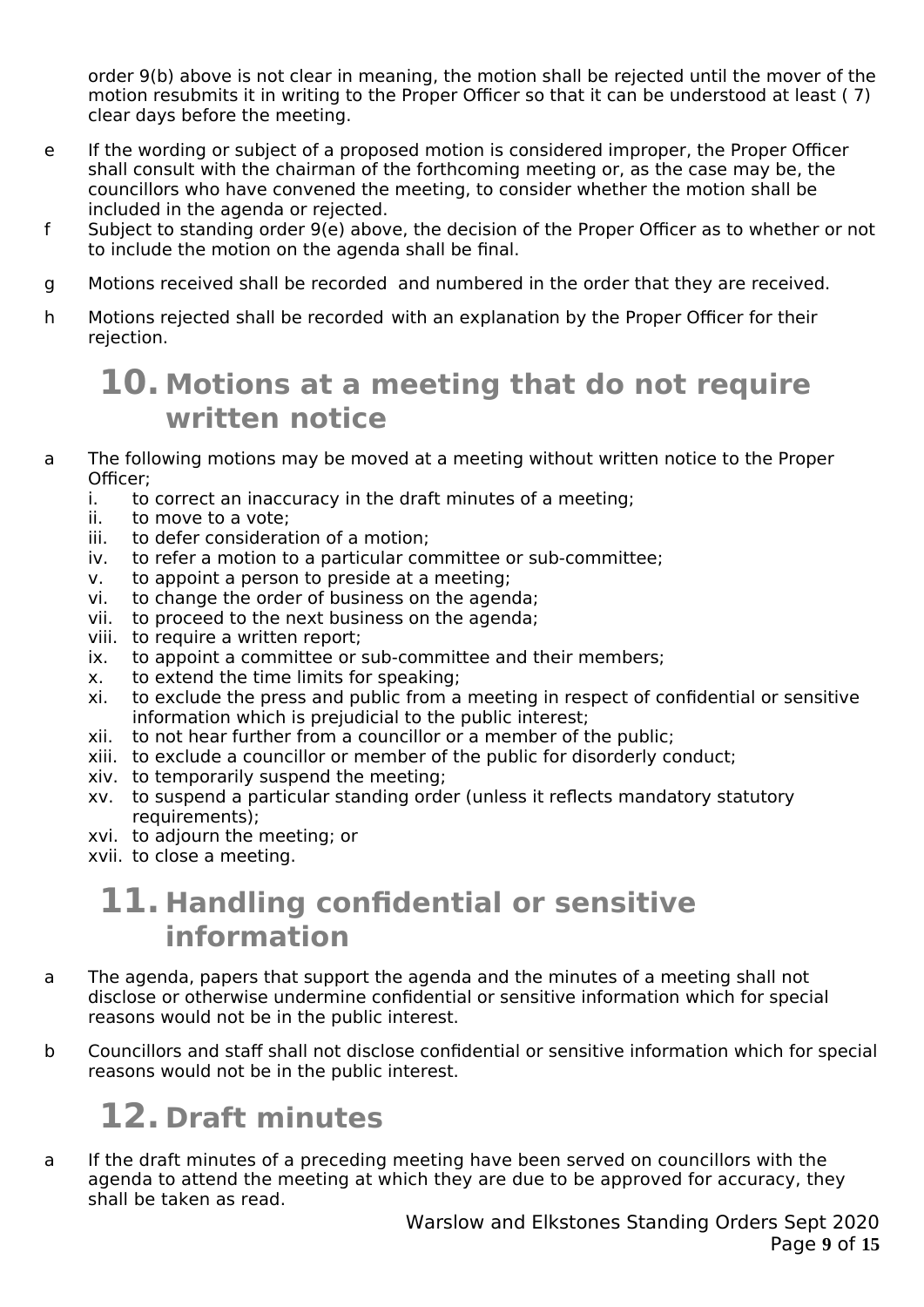- b There shall be no discussion about the draft minutes of a preceding meeting except in relation to their accuracy. A motion to correct an inaccuracy in the draft minutes shall be moved in accordance with standing order 10(a)(i) above.
- c The accuracy of draft minutes, including any amendment(s) made to them, shall be confirmed by resolution and shall be signed by the chairman of the meeting and stand as an accurate record of the meeting to which the minutes relate.
- d If the chairman of the meeting does not consider the minutes to be an accurate record of the meeting to which they relate, he shall sign the minutes and include a paragraph in the following terms or to the same effect:

"The chairman of this meeting does not believe that the minutes of the meeting of the ( ) held on [date] in respect of ( ) were a correct record but his view was not upheld by the meeting and the minutes are confirmed as an accurate record of the proceedings."

e Upon a resolution which confirms the accuracy of the minutes of a meeting, the draft minutes or recordings of the meeting for which approved minutes exist shall be destroyed.

## **13. Code of conduct and dispensations**

#### See also standing order 3(t) above.

#### **England**

- a All councillors and non-councillors with voting rights shall observe the code of conduct adopted by the council.
- b Unless he has been granted a dispensation, a councillor or non-councillor with voting rights shall withdraw from a meeting when it is considering a matter in which he has a disclosable pecuniary interest. He may return to the meeting after it has considered the matter in which he had the interest.
- c Unless he has been granted a dispensation, a councillor or non-councillor with voting rights shall withdraw from a meeting when it is considering a matter in which he has another interest if so required by the council's code of conduct. He may return to the meeting after it has considered the matter in which he had the interest.
- d **Dispensation requests shall be in writing and submitted to the Proper Officer** as soon as possible before the meeting, or failing that, at the start of the meeting for which the dispensation is required.
- e A decision as to whether to grant a dispensation shall be made [by the Proper Officer] OR [by a meeting of the council, or committee or sub-committee for which the dispensation is required] and that decision is final.
- f A dispensation request shall confirm:
	- **i.** the description and the nature of the disclosable pecuniary interest or other interest to which the request for the dispensation relates;
	- **ii.** whether the dispensation is required to participate at a meeting in a discussion only or a discussion and a vote;
	- **iii.** the date of the meeting or the period (not exceeding four years) for which the dispensation is sought; and
	- **iv.** an explanation as to why the dispensation is sought.
- g Subject to standing orders 13(d) and (f) above, dispensations requests shall be considered [by the Proper Officer before the meeting or, if this is not possible, at the start of the meeting for which the dispensation is required] OR [at the beginning of the meeting of the council, or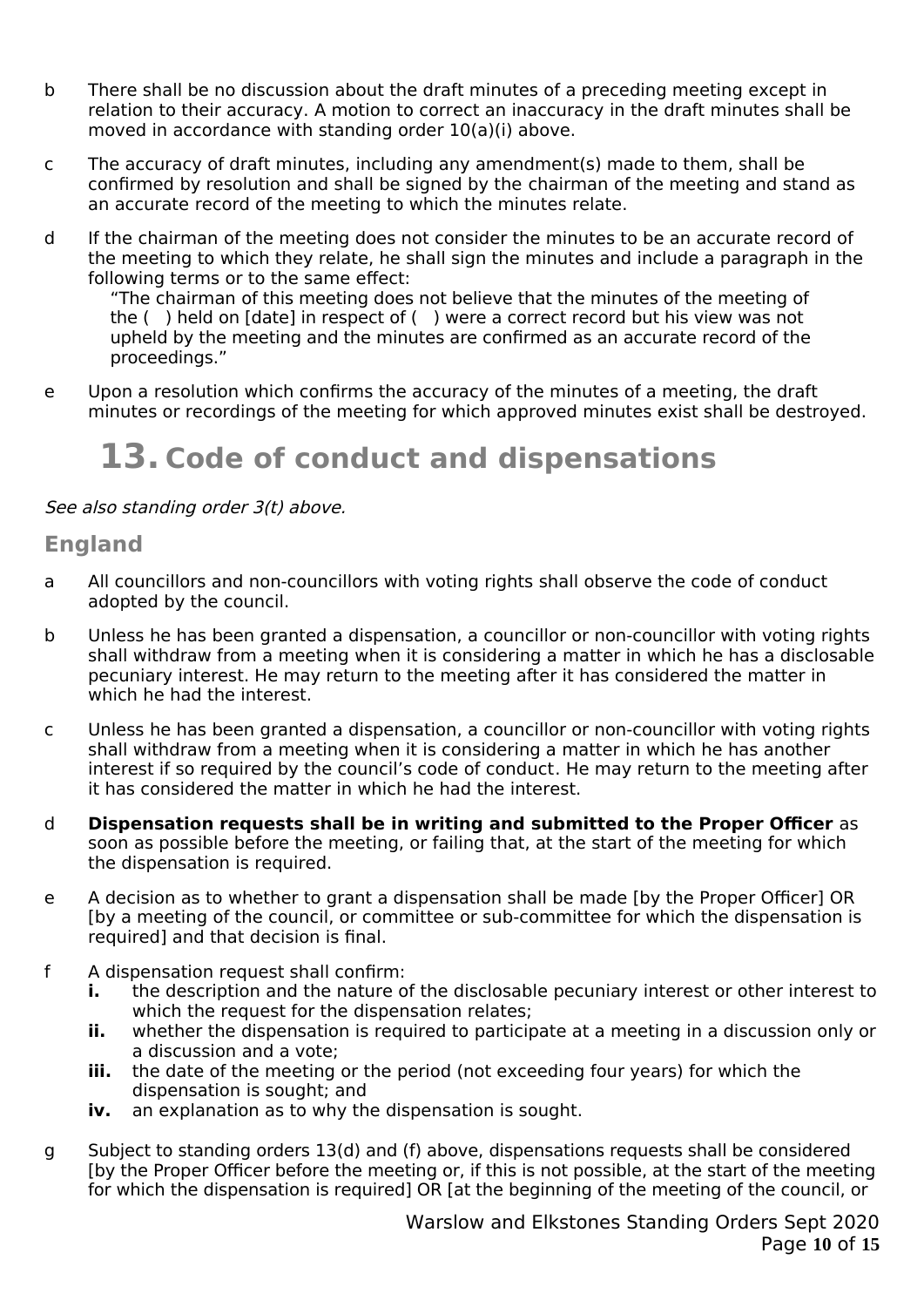committee or a sub-committee for which the dispensation is required].

- **h A dispensation may be granted in accordance with standing order 13(e) above if having regard to all relevant circumstances the following applies:**
	- **i. without the dispensation the number of persons prohibited from participating in the particular business would be so great a proportion of the meeting transacting the business as to impede the transaction of the business or**
	- **ii. granting the dispensation is in the interests of persons living in the council's area or**
	- **iii. it is otherwise appropriate to grant a dispensation.**

## **14. Code of conduct complaints**

- **a** Upon notification by the District Council OR County Council that it is dealing with a complaint that a councillor or non-councillor with voting rights has breached the council's code of conduct, the Proper Officer shall, subject to standing order 11 above, report this to the council.
- **b** Where the notification in standing order 14(a) above relates to a complaint made by the Proper Officer, the Proper Officer shall notify the Chairman of Council of this fact, and the Chairman shall nominate another staff member to assume the duties of the Proper Officer in relation to the complaint until it has been determined what action, if any, to take in accordance with standing order 14(d) below.
- **c** The council may:<br>**i.** provide infor
	- provide information or evidence where such disclosure is necessary to progress an investigation of the complaint or is required by law;
	- ii. seek information relevant to the complaint from the person or body with statutory responsibility for investigation of the matter;
- **d** (England) **Upon notification by the District or Unitary Council that a councillor or non-councillor with voting rights has breached the council's code of conduct, the council shall consider what, if any, action to take against him. Such action excludes disqualification or suspension from office.**

# **15. Proper Officer**

- a The Proper Officer shall be either (i) the clerk or (ii) other staff member(s) nominated by the council to undertake the work of the Proper Officer when the Proper Officer is absent.
- b The Proper Officer shall:

[at least three clear days before a meeting of the council, a committee and a subcommittee serve on councillors a summons, by email or post as appropriate, confirming the time, place and the agenda provided any such email contains the electronic signature and title of the Proper Officer]. See standing order 3(b) above for the meaning of clear days for a meeting of a full council and standing order 3 (c) above for a meeting of a committee.

i. **give public notice of the time, place and agenda at least three clear days before a meeting of the council or a meeting of a committee** or a subcommittee **(provided that the public notice with agenda of an extraordinary meeting of the council convened by councillors is signed by them);** See standing order 3(b) above for the meaning of clear days for a meeting of a full council and standing order 3(c) above for a meeting of a committee.

ii. subject to standing order 9 above, include on the agenda all motions in the order received unless a councillor has given written notice at least 7 days before the meeting confirming his withdrawal of it;

Warslow and Elkstones Standing Orders Sept 2020 Page **11** of **15**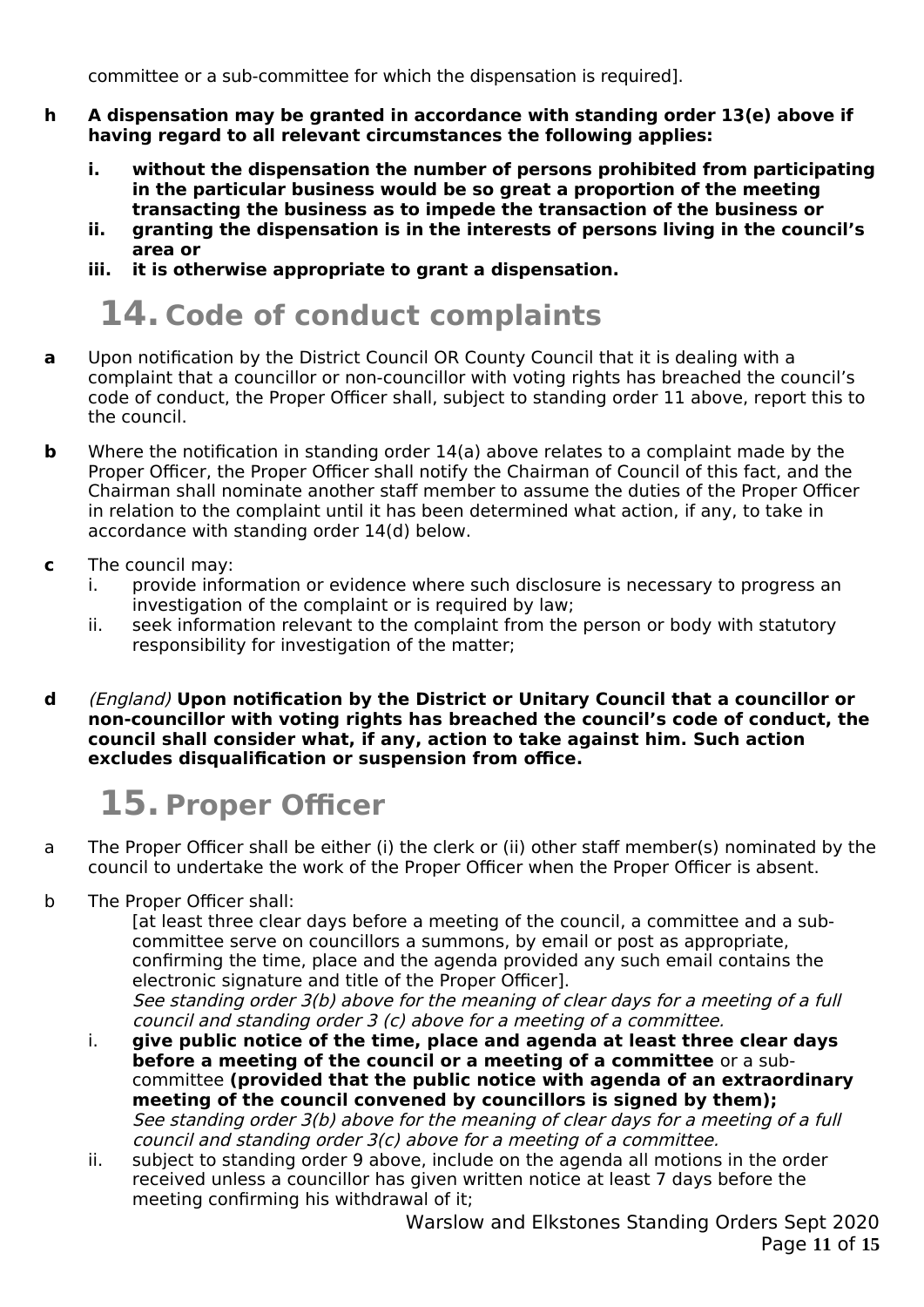- iii. **convene a meeting of full council for the election of a new Chairman of the Council, occasioned by a casual vacancy in his office;**
- iv. facilitate inspection of the minutes by local government electors;
- v. **receive and retain copies of byelaws made by other local authorities;**
- vi. retain acceptance of office forms from councillors;
- vii. retain a copy of every councillor's register of interests;
- viii. assist with responding to requests made under the Freedom of Information Act 2000 and Data Protection Act 1998, in accordance with and subject to the council's policies and procedures relating to the same;
- ix. receive and send general correspondence and notices on behalf of the council except where there is a resolution to the contrary;
- x. manage the organisation, storage of, access to and destruction of information held by the council in paper and electronic form;
- xi. arrange for legal deeds to be executed; See also standing order 22 below.
- xii. arrange or manage the prompt authorisation, approval, and instruction regarding any payments to be made by the council in accordance with the council's financial regulations;
- xiii. record every planning application notified to the council and the council's response to the local planning authority ;
- xiv. refer a planning application received by the council to the Chairman or in his absence the Vice-Chairman of the Council]within two working days of receipt to facilitate an extraordinary meeting if the nature of a planning application requires consideration before the next ordinary meeting of the council.
- xv. manage access to information about the council via the publication scheme; and
- xvi. retain custody of the seal of the council (if any) which shall not be used without a resolution to that effect. See also standing order 22 below.

# **16. Responsible Financial Officer**

**a** The council shall appoint appropriate staff member(s) to undertake the work of the Responsible Financial Officer when the Responsible Financial Officer is absent.

# **17. Accounts and accounting statements**

- a "Proper practices" in standing orders refer to the most recent version of [Governance and Accountability for Local Councils – a Practitioners' Guide (England)]
- b All payments by the council shall be authorised, approved and paid in accordance with the law, proper practices and the council's financial regulations.
- c The Responsible Financial Officer shall supply to each councillor as soon as practicable after 30 June, 30 September and 31 December in each year a statement to summarise:
	- i. the council's receipts and payments for each quarter;
	- ii. the council's aggregate receipts and payments for the year to date;
	- iii. the balances held at the end of the quarter being reported

and which includes a comparison with the budget for the financial year and highlights any actual or potential overspends.

- d As soon as possible after the financial year end at 31 March, the Responsible Financial Officer shall provide:
	- i. each councillor with a statement summarising the council's receipts and payments for the last quarter and the year to date for information; and
	- ii. to the full council the accounting statements for the year in the form of Section 1 of the annual return, as required by proper practices, for consideration and approval.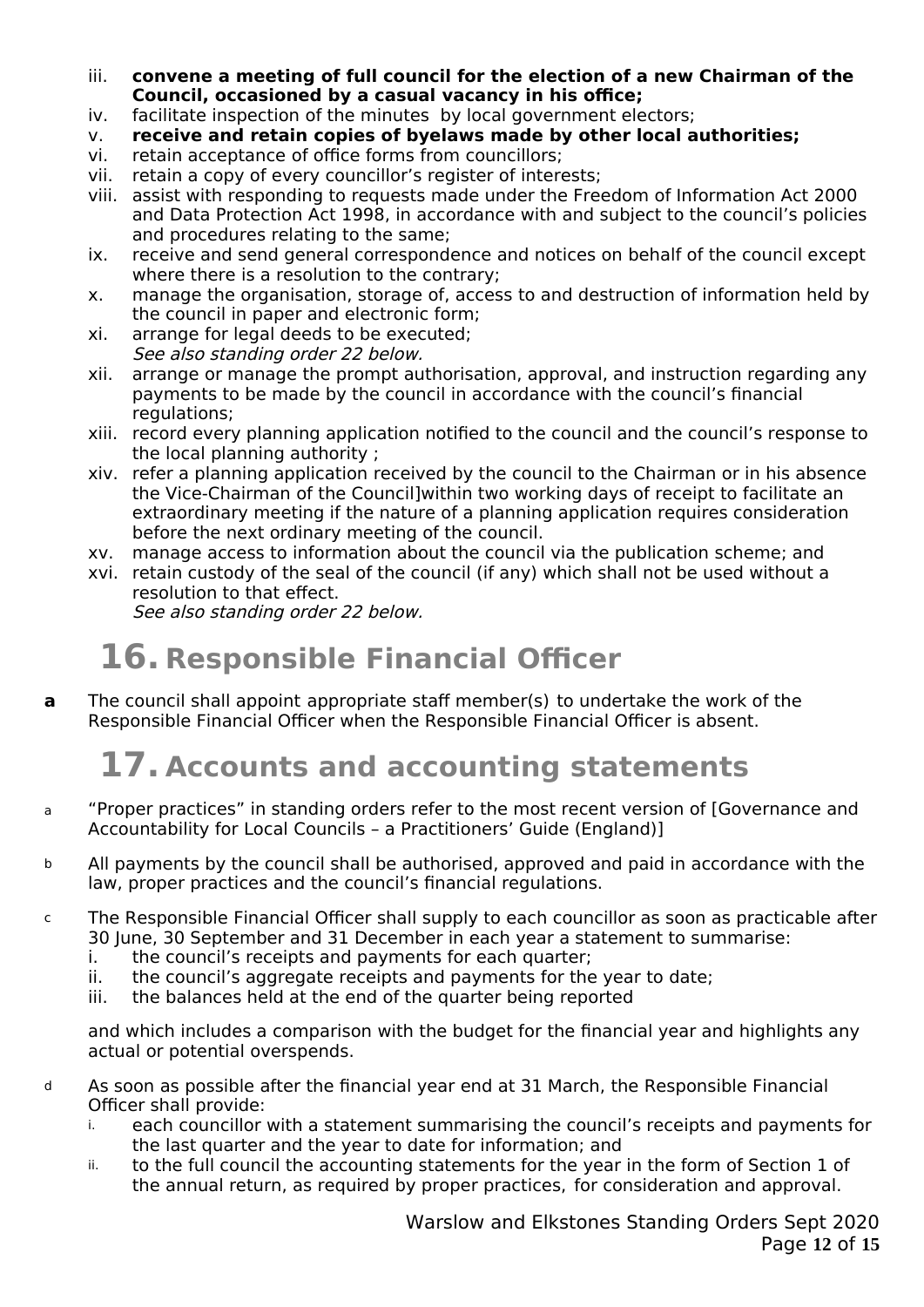e The year end accounting statements shall be prepared in accordance with proper practices and applying the form of accounts determined by the council (receipts and payments, or income and expenditure) for a year to 31 March. A completed draft annual return shall be presented to each councillor before the end of the following month of May. The annual return of the council, which is subject to external audit, including the annual governance statement, shall be presented to council for consideration and formal approval before 30 June.

## **18. Financial controls and procurement**

- a The council shall consider and approve financial regulations drawn up by the Responsible Financial Officer, which shall include detailed arrangements in respect of the following:
	- i. the keeping of accounting records and systems of internal controls;
	- ii. the assessment and management of financial risks faced by the council;
	- iii. the work of the independent internal auditor in accordance with proper practices and the receipt of regular reports from the internal auditor, which shall be required at least annually;
	- iv. the inspection and copying by councillors and local electors of the council's accounts and/or orders of payments; and
	- v. procurement policies (subject to standing order 18(c) below) including the setting of values for different procedures where a contract has an estimated value of less than [£60,000].
- b Financial regulations shall be reviewed regularly and at least annually for fitness of purpose.

#### c **Financial regulations shall confirm that a proposed contract for the supply of goods, materials, services and the execution of works with an estimated value in excess of [**£60,000**] shall be procured on the basis of a formal tender as summarised in standing order 18(d) below.**

- d Subject to additional requirements in the financial regulations of the council, the tender process for contracts for the supply of goods, materials, services or the execution of works shall include, as a minimum, the following steps:
	- i. a specification for the goods, materials, services or the execution of works shall be drawn up;
	- ii. an invitation to tender shall be drawn up to confirm (i) the council's specification (ii) the time, date and address for the submission of tenders (iii) the date of the council's written response to the tender and (iv) the prohibition on prospective contractors contacting councillors or staff to encourage or support their tender outside the prescribed process;
	- iii. the invitation to tender shall be advertised in a local newspaper and in any other manner that is appropriate;
	- iv. tenders are to be submitted in writing in a sealed marked envelope addressed to the Proper Officer;
	- v. tenders shall be opened by the Proper Officer in the presence of at least one councillor after the deadline for submission of tenders has passed;
	- vi. tenders are to be reported to and considered by the appropriate meeting of the council or a committee or sub-committee with delegated responsibility.
- e Neither the council, nor a committee or a sub-committee with delegated responsibility for considering tenders, is bound to accept the lowest value tender.
- **f Where the value of a contract is likely to exceed £138,893 (or other threshold specified by the Office of Government Commerce from time to time) the council must consider whether the Public Contracts Regulations 2006 (SI No. 5, as amended) and the Utilities Contracts Regulations 2006 (SI No. 6, as amended)**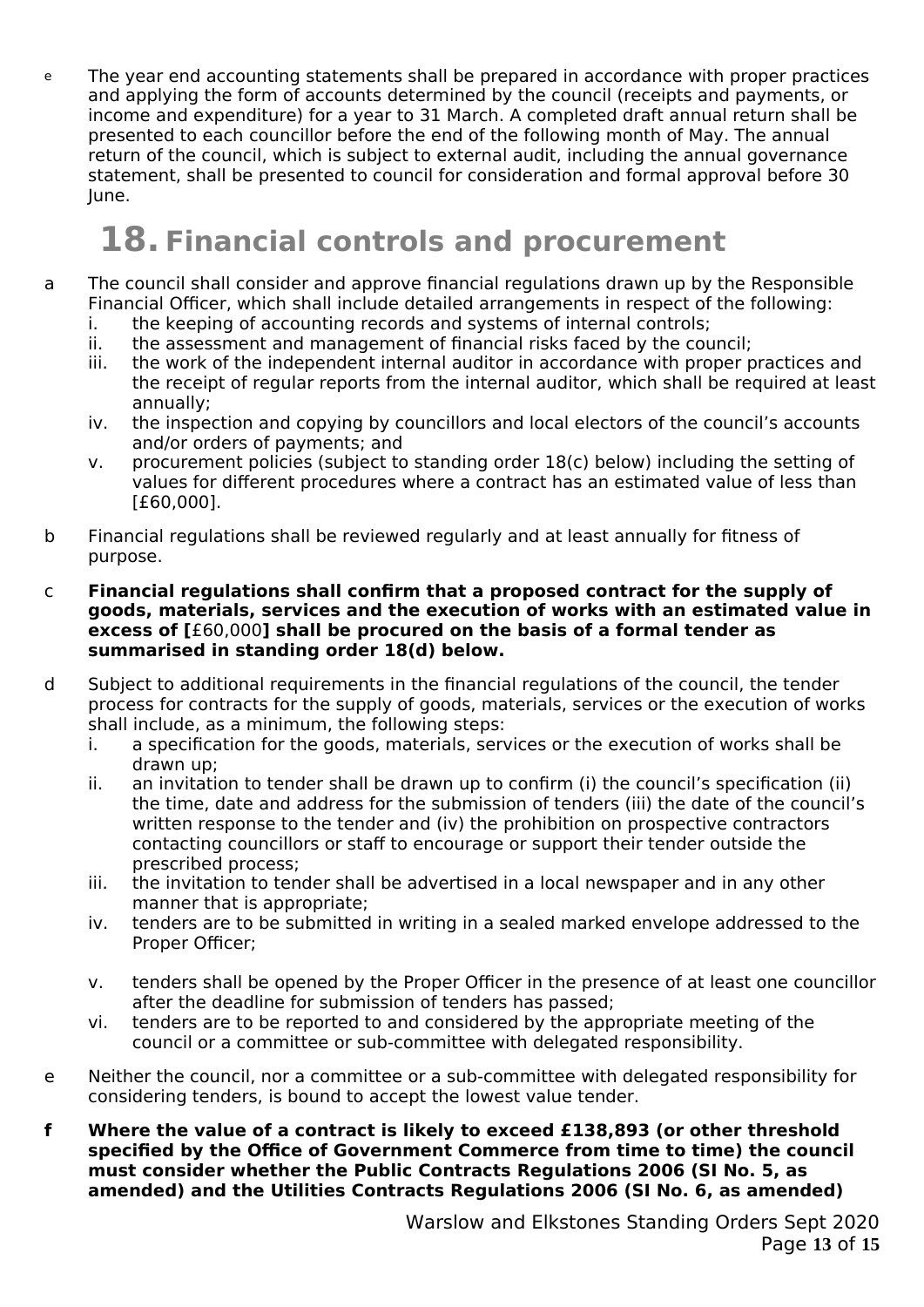**apply to the contract and, if either of those Regulations apply, the council must comply with EU procurement rules.**

# **19. Handling staff matters**

- a A matter personal to a member of staff that is being considered by a meeting of council is subject to standing order 11 above.
- b Subject to the council's policy regarding absences from work, the council's most senior member of staff shall notify the chairman or, if he is not available, the vice-chairman of absence occasioned by illness or other reason and that person shall report such absence to the (next meeting.
- c The chairman or in his absence, the vice-chairman shall upon a resolution conduct a review of the performance and annual appraisal of the work of the Clerk. The reviews and appraisal shall be reported in writing and is subject to approval by resolution .
- d Subject to the council's policy regarding the handling of grievance matters, the council's most senior employee (or other employees) shall contact the chairman or in his absence, the vice-chairman of in respect of an informal or formal grievance matter, and this matter shall be reported back and progressed by resolution .
- e Subject to the council's policy regarding the handling of grievance matters, if an informal or formal grievance matter raised by [the employee's job title] relates to the chairman or vicechairman , this shall be communicated to another member , which shall be reported back and progressed by resolution
- f Any persons responsible for all or part of the management of staff shall treat the written records of all meetings relating to their performance, capabilities, grievance or disciplinary matters as confidential and secure.
- g The council shall keep all written records relating to employees secure. All paper records shall be secured and locked and electronic records shall be password protected and encrypted.
- h Only persons with line management responsibilities shall have access to staff records referred to in standing orders 19(f) and (g) above if so justified.
- i Access and means of access by keys and/or computer passwords to records of employment referred to in standing orders 19(f) and (g) above shall be provided only to (post holder) and/or the Chairman of the Council

# **20. Requests for information**

- a Requests for information held by the council shall be handled in accordance with the council's policy in respect of handling requests under the Freedom of Information Act 2000 and the Data Protection Act 1998.
- b Correspondence from, and notices served by, the Information Commissioner shall be referred by the Proper Officer to the chairman. who shall have the power to do anything to facilitate compliance with the Freedom of Information Act 2000.

## **21. Relations with the press/media**

Requests from the press or other media for an oral or written comment or statement from the Council, its councillors or staff shall be handled in accordance with the Council's policy in respect of dealing with the press and/or other media.